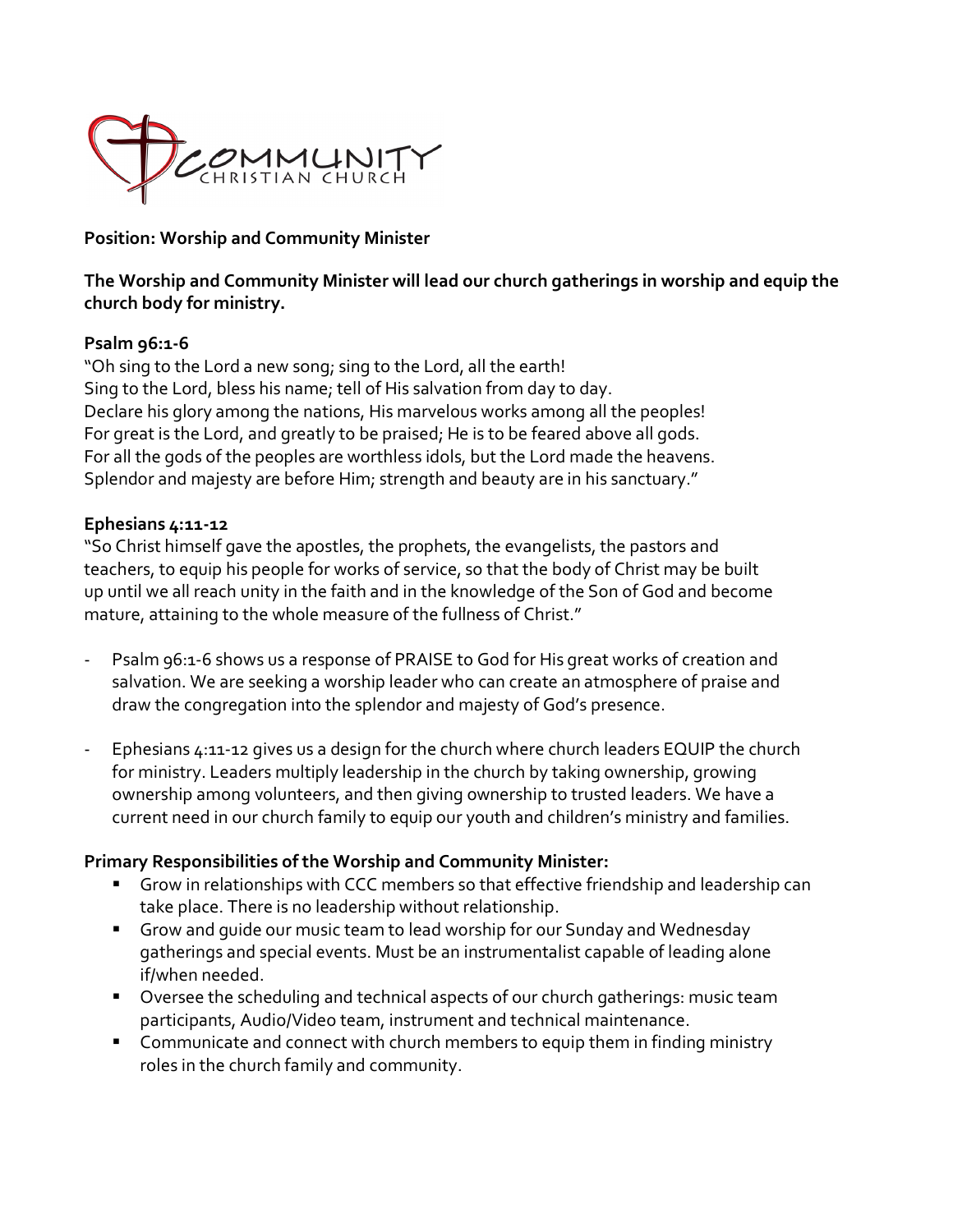§ Take part in CCC leadership to help us become the full and mature body that God desires. Participate in budget, calendar, and leadership planning.

## **Personal Responsibilities of the Minister of Family Discipleship:**

- Love God and love people! A gospel-centered attitude is essential.
- Demonstrate a mature and Christlike attitude while serving in ministry.
- Maintain a growing personal walk of Bible study, worship, sharing, and prayer.
- Grow in ministry strengths through training and networking opportunities.

## **Additional Information:**

- This is a full-time ministry position. Office hours are Monday-Thursday, 9am to 4pm, with attendance expected at church events.
- Salary and vacation will be determined by qualification and experience of the applicant.

# **Applicant Qualifications:**

- Must be a person of distinguished moral character and held in high regard by others. Integrity caries great weight in ministry.
- Minimum: Bachelor's Degree in Bible or Ministry from an accredited Bible College or University with a Bible or Ministry Department.
- 2 years' experience in full-time ministry. If a recent graduate, at least a 3 month internship in youth or children's ministry with a positive record and references.
- Must pass a Texas/National criminal background check and have positive ministry and personal references.

## **Ministry Support:**

- Community Christian Church is eager to build relationships, show hospitality, and support you. As you lead, you will find a church that supports you personally and professionally.
- Monthly leadership meetings of church staff and elders, along with quarterly meetings of church ministry leaders are an opportunity to communicate with other leaders. This is a great time to seek feedback, give updates, ask questions, and share ideas with others.
- Round Rock has an active network of local churches, whose ministers gather quarterly to build relationships.
- Send resume to search@cccroundrock.net

Community Christian Church in Round Rock, Texas is seeking a Worship and Community Minister who can lead our church in worship and equip our people for ministry. This position is full time and covers two needs in our church life: worship and community.

Community Christian Church is in a great position to grow and make an impact in Round Rock, Texas. Our Worship and Community Minister will need a 4 year degree in